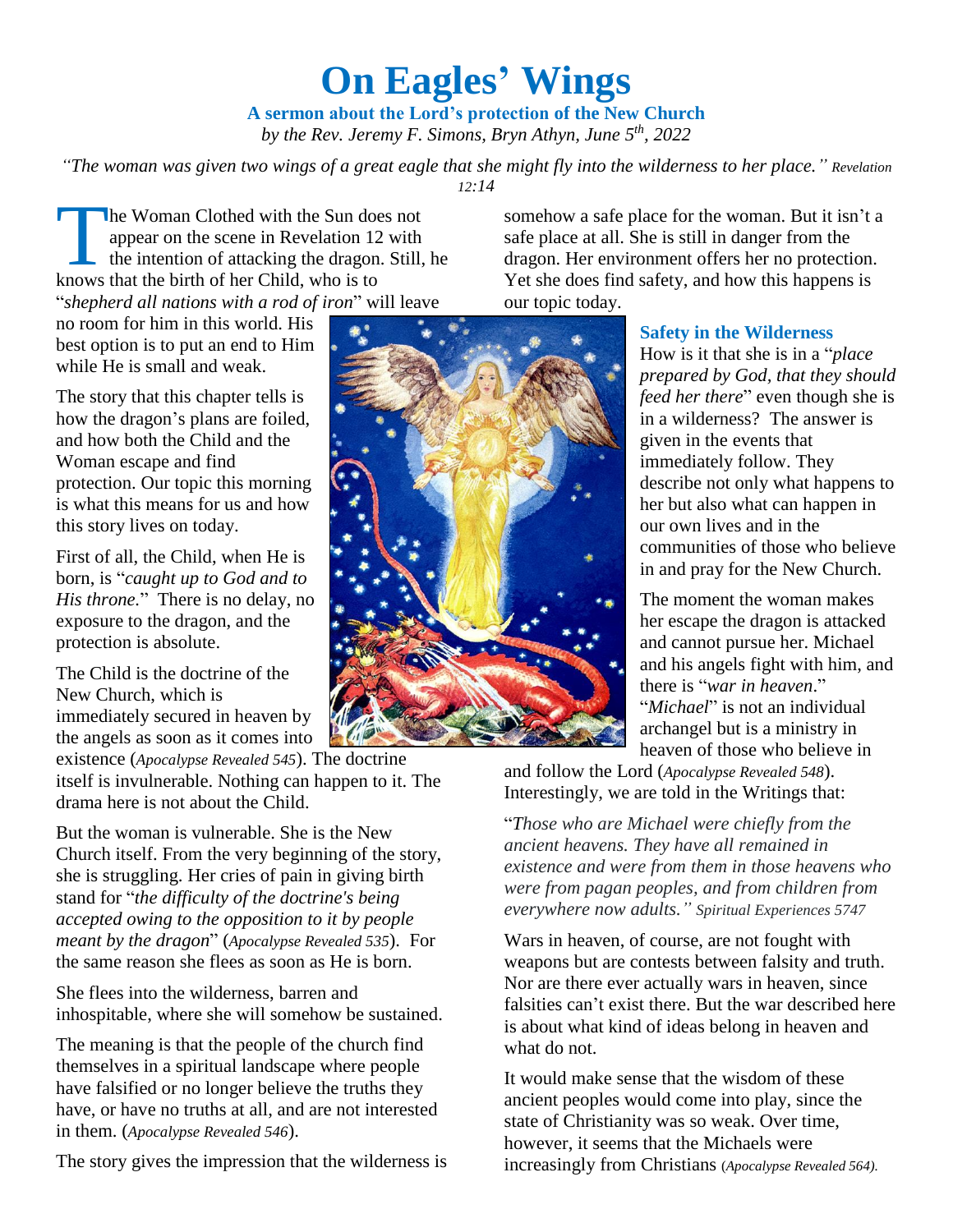Michael and his angels defeat the dragon "*nor was a place for them found in heaven any longer.*" That is, the things taught by the dragon are shown to be untrue. They do not belong in heaven.

It would be nice to think that this ends the matter, and that the woman is now safe. But the dragon's downfall means only that he is removed from heaven. Michael does not follow him down to earth to protect the woman. But she has other means of protection, and here is where the story becomes even more interesting for those who love the New Church.

## **Two wings of a Great Eagle**

eing thrown to the earth angers the dragon, and Being thrown to the earth angers the dragon, and<br>the pursues the woman. She is then defended in two specific ways. The first is with wings:

*"The woman was given two wings of a great eagle, that she might fly into the wilderness to her place, where she is nourished for a time and times and half a time."*

According to the *Apocalypse Revealed* these wings stand for "*the Divine circumspection on behalf of the New Church and protection while it was still among a few" (Apocalypse Revealed 561*).

This doesn't seem to be saying much, other than that the Lord is watching over the church. But there is more to it. The eagle and his wings stand for the Lord's power, keen sight and understanding. He perceives and guards against what is harmful in that wilderness where few agree with its teachings.

*Apocalypse Explained* has a slightly different and complementary interpretation. We are fortunate to have both *Apocalypse Revealed* and *Apocalypse Explained* with their slightly varying explanations. *Apocalypse Explained* was written first – six volumes ending mysteriously in Revelation 20, out of 22, and never published even though it was prepared for publication. *Apocalypse Revealed* was then written and published in only two volumes. It is shorter and more direct, whereas *Apocalypse Explained* has long descriptions that bring in passages from many parts of the Word. The two works say basically the same thing. They don't contradict each other, but there are differences.

The meaning of the two wings is a good example of the differences. Here is what *Apocalypse Explained* has to say:

*"The two wings of a great eagle, signify spiritual* 

*intelligence and circumspection which the Lord gives to those who are of the Church." Apocalypse Explained 759*

Whereas *Apocalypse Revealed* talks about the Lord's circumspection on behalf of the church, *Apocalypse Explained* talks about how He gives this circumspection and intelligence to people. It amounts to the same thing, since the wisdom is His alone. But whereas the first assures us of the Lord's protection, the second reminds us that this reliance involves using the tools that He gives us.

How can the New Church survive in a world where so few seem to love its teachings?

On the one hand, the answer is that those who love the New Church shouldn't be anxious. The Lord is continually working to prepare the world to receive the doctrines meant by the woman's Child. The greater cultural movements of humanity inevitably point towards the new spiritual era that the Writings call the New Church. The spread of technology, education, access to information and many other things move in that direction. Although it may not appear this way to us, the world is continually growing more peaceful, less violent, less prone to hunger and disease, and Christianity continues to grow rapidly. The factors that are guiding these enormous movements are so complex and subtle that only the Lord can be making them happen.

On the other hand, the answer is that those who love the New Church should do everything they can to intelligently guide the organizations that promote the New Church in this world. There are always cultural trends that present threats to true spirituality. They need to be seen, understood and defended against. Church organizations such as ours need to use their best judgment to provide for this.

Both of these answers are meant by the wings. That is why wings are so often mentioned in the Word as means of protection. The Lord says to Moses:

*"You have seen what I did to the Egyptians, and how I bore you on eagles' wings and brought you to Myself." Exodus 19.4*

*"As an eagle stirs up its nest, hovers over its young, spreading out its wings, taking them up, carrying them on its wings, so the LORD alone led him." Deuteronomy 32*

And *"He shall cover you with His feathers, and under His wings you shall take refuge." Psalm 91.4*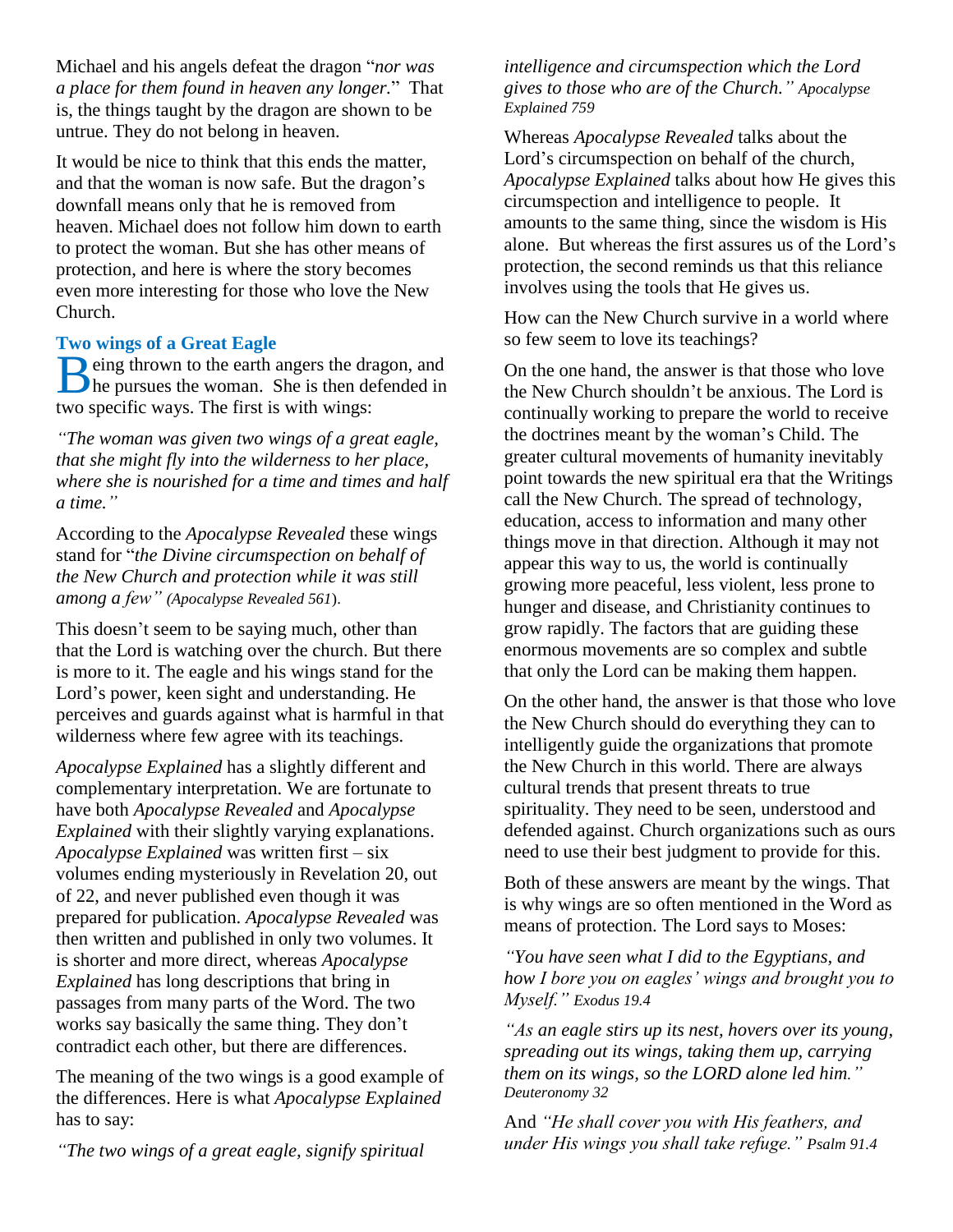Ultimately, these soft and beautiful feathers stand for the power and protection of the Lord's love.

## **The Dragon's Flood**

Still, it is not so easy to escape from the dragon.<br>Undaunted, he continues to come after her, this Undaunted, he continues to come after her, this time spewing "*water out of his mouth like a flood after the woman, that he might cause her to be carried away by the flood*."

The dragon's flood activates the second form of protection in the story:

*"But the earth helped the woman, and the earth opened its mouth and swallowed up the flood which the dragon had spewed out of his mouth."*

Here again *Apocalypse Revealed* and *Apocalypse Explained* have different but complementary explanations. *Apocalypse Revealed* puts it this way:

"*This symbolically means that the multitude of reasonings flowing from falsities that followers of the dragon put forward come to nothing in the face of the* 

*spiritual truths rationally understood that are advanced by the Michaels of whom the New Church is formed*." *Apocalypse Revealed 564*

The flood is a flood of false ideas, and the earth helping the woman refers to the fact that the doctrine of the New Church has answers to every one of them. "*The Michaels*" here, just as they did before are able to use these "*spiritual truths rationally understood"* to defend the New Church from these often-confusing assaults and accusations.

The *Apocalypse Explained* has a slightly different explanation, which is that there are "*those who are of the church that is not in truths who afforded assistance and did not receive the crafty reasonings of those who were in faith separated from charity" (Apocalypse Explained 765).*

That is, there are people all over the world who don't buy into the false and harmful ideas that the dragon continually disseminates. Ordinary people

often don't understand the sophisticated justifications of harmful practices that scholars and the media often promote. They rely on common sense and can end up helping the woman. The New Church is protected by people of many different beliefs who resist the flood produced by the dragon.

The point of both explanations ends up being the same, which is that there are answers to the

dragon's flood. It is important for people to know these answers, and to have the wherewithal to avoid falling for the dragon's appealing, seemingly sensible, but ultimately harmful and hateful ideas.

All of these factors come together to protect the Woman Clothed with the Sun. She survives, and she is not spoken of again – although we often think of her as returning as the Holy City New Jerusalem in chapter 21. The dragon continues to make war on the rest of her offspring, until he is locked in the bottomless pit in chapter 20.

This story is about the

protection of the New Church while it is still among a few, and it is very relevant to those of us who love it and who identify with the organizations and churches that believe in and follow its teachings.

The Lord gives this church wings and provides for the dragon's flood to be swallowed up. The wings lift it up to see the means for its protection, even as the Lord guides world events and trends in ways that are beyond our understanding. The flood is swallowed up by the *spiritual truths rationally understood* that answer false ideas, while other factors lead people worldwide to resist those same ideas.

These are some of the things that we celebrate as we look forward to June  $19<sup>th</sup>$ . This is just part of the story of the descent of the Holy City New Jerusalem and the peace that it is bringing into the world.

*"I will abide in Your tabernacle forever; I will trust in the shelter of Your wings." [Psalm 61:4](http://www.biblegateway.com/passage/?book_id=23&chapter=61&verse=4&version=50&context=verse) AMEN*